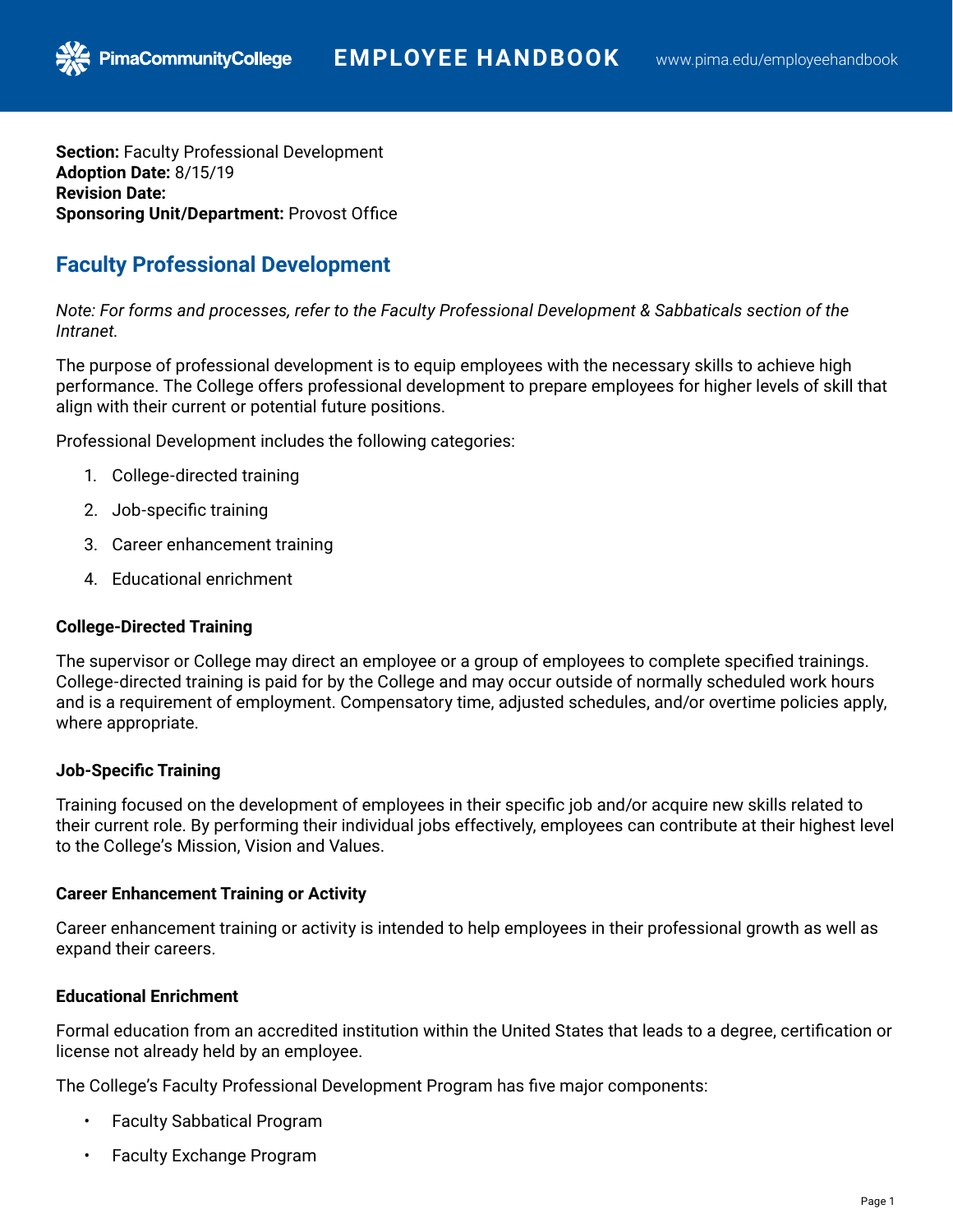- Professional Enrichment Recognition Award
- Faculty Professional Enrichment Fund
- Faculty Enrichment Reserve Fund

PimaCommunityCollege

# **The Faculty Professional Development and Sabbatical Standing Committee**

The Faculty Professional Development and Sabbatical Standing Committee, with administrative support from the Office of the Provost, facilitates professional development programs, including the Sabbatical Program, the Faculty Exchange Program, and the Professional Enrichment Recognition Award, as described below. The Faculty Professional Development and Sabbatical Standing Committee is responsible for the following:

- 1. Conducting annual workshops and educational sessions for Faculty interested in applying for sabbaticals; providing non-monetary resources for those applying for sabbatical (examples: information and sample sabbatical applications).
- 2. Reviewing sabbatical proposals and recommending approved sabbaticals to the Provost.
- 3. Reviewing Faculty Exchange assignments for compliance with program guidelines and recommending approved Faculty exchanges to the Provost.
- 4. Formulating Sabbatical and Faculty Exchange Program guidelines to ensure compatibility with College goals and policy.
- 5. Determining the recipients of the Professional Enrichment Recognition Award.
- 6. Providing review and making recommendations to the Office of Organizational and Professional Development on programs that support Faculty professional development.

# **Committee Membership and Elections**

Eight representatives on the Faculty Professional Development and Sabbatical Standing Committee will be elected from district-wide divisions or groups of smaller divisions in proportion to division size, as determined by a vote of the Committee. Each division or group of smaller divisions is entitled to one representative. Two representatives will be elected from District for Educational Support Faculty, one representing Counselors and one representing Librarians. In addition, Desert Vista, Downtown, East, Northwest, and West Campuses will each elect one at-large member who will represent all faculty at that campus. A Faculty member serves as chair.

Elections will be conducted under the supervision of Faculty Affairs, under the Office of the Provost. In March, nominations will be requested from divisions and the district Educational Support Faculty needing representation. If only one nomination is received, the nominee will become the representative for that division. If multiple nominations are received, an election will be held by secret ballot in April. After division and Educational Support Faculty are elected, nominations will be requested from campuses and elections will take place later in April. Individuals elected will begin serving on the committee commencing the following fall semester. The term of office will be for two years, starting in the fall semester. Representatives are eligible to serve more than one term of office.

If a representative applies for a sabbatical during his/her term of office, the representative shall remove himself/herself from committee service until the sabbatical selection process is concluded. If a representative must vacate the position temporarily for a period lasting a semester or less (e.g., s/he is applying for a sabbatical, accepts a temporary provisional appointment, goes on sabbatical or other leave, or is unable to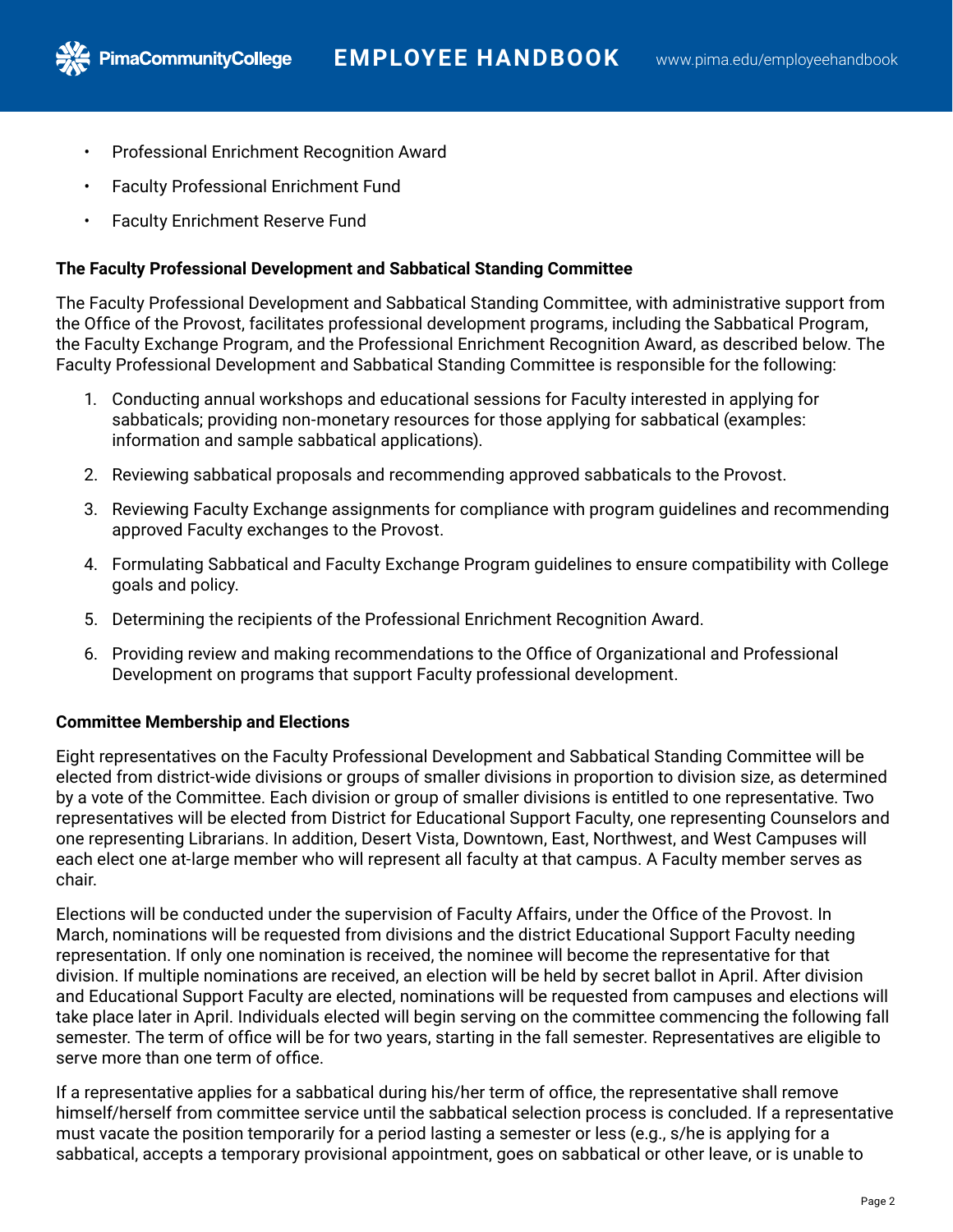attend Committee meetings for any other reason), the position may be filled in an acting capacity by any fulltime Faculty member from the same division or campus. If a representative is unable to finish his/her term of office with more than a semester of the term remaining, or if a representative position remains vacant for any other reason, an interim election to select a replacement may be held following the procedures outlined above for regularly scheduled elections.

The Provost or his/her administrative designee shall be a member of the committee.

# **Faculty Sabbatical Program**

#### **Purpose and Structure**

The purpose of the sabbatical program is to provide individual regular full-time Faculty members with extended alternatives for professional development that will benefit students, Faculty members, the College and, therefore, the community.

The sabbatical process will be competitive. The review of sabbatical proposals will be based on criteria that are objective, measurable and rigorous. The criteria, upon which the awards are made emphasize benefits to students, Faculty members, the College and, by extension, the community. The expense incurred in awarding sabbaticals must stand the test of public scrutiny.

For academic year Faculty, a sabbatical leave may comprise a compensated professional development leave of one or two semesters. For fiscal year Faculty, a sabbatical leave may comprise a compensated professional development leave of six or twelve months.

Up to twelve full-pay, one semester (academic year Faculty) or six-month (fiscal year Faculty) sabbaticals will be available each fiscal year. There are no restrictions on the number of half-pay sabbaticals that the Committee may recommend to the Provost. A one-semester half-pay sabbatical will be paid at 25 percent of contract salary.

A Faculty member who is eligible for sabbatical may apply for a half-pay, one- semester/six- month sabbatical at the same time that (s)he applies for the full-pay sabbatical. (S)He may take this additional sabbatical during semesters contiguous with the approved full-pay or half- pay sabbatical. In these situations, the default compensation will be 75% of his/her regular contract paid in equal installments.

Faculty members on sabbatical are paid the approved percentage of their regular salary for completion of their professional development leave goals and objectives.

### **Eligibility**

A Faculty member may apply for his/her first one-semester/six-month full-pay or half-pay sabbatical after five or more consecutive academic/fiscal years of service to the College as a full-time Faculty member. Following return from the sabbatical, the Faculty member is again eligible to apply for a sabbatical during his/her sixth consecutive year of service to the College.

For academic year Faculty, up to two semesters and for fiscal year Faculty up to one fiscal year of approved paid or unpaid professional leave, sabbatical, or approved Faculty exchange will be considered to be full-time service to the College for the purpose of determining eligibility for the sabbaticals.

Approved sabbaticals will not interrupt Faculty progression on the salary schedule and may satisfy step criteria, if a step program is in effect.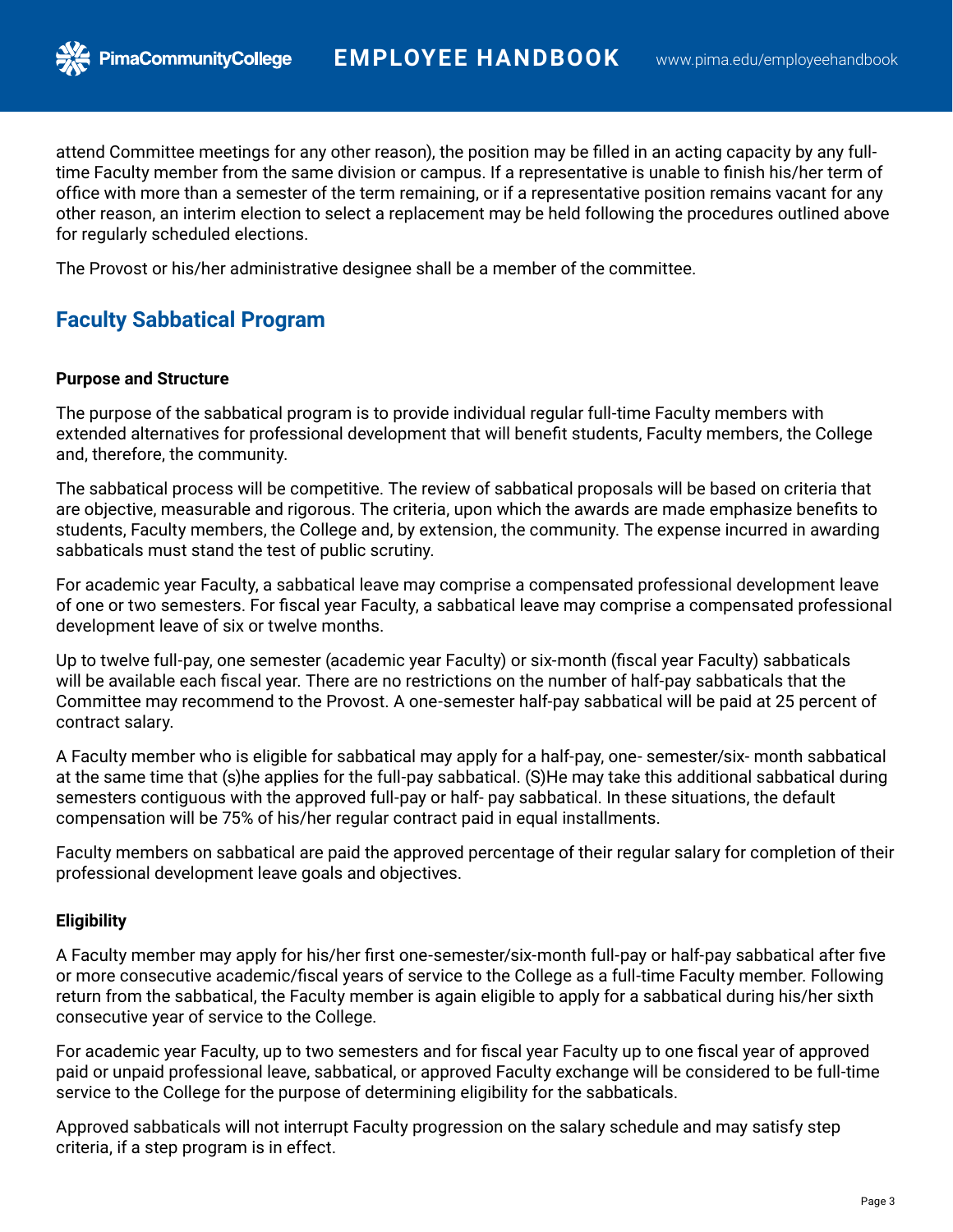Faculty members granted sabbatical will maintain continuity of insurance and retirement benefits with the College District, subject to the terms and conditions of those benefits.

Approved sabbaticals with either full-pay or half-pay must not interrupt the continuity of services at the campuses.

### **Submission and Evaluation of Sabbatical Proposals**

**PimaCommunityCollege** 

Faculty members applying for a sabbatical are encouraged to attend an orientation workshop provided by the Faculty Professional Development and Sabbatical Standing Committee. The workshop is designed to provide guidance on how to develop a proposal, how proposals are evaluated, and how to get help refining a proposal. Faculty members also are encouraged to review exemplary sabbatical proposals and final reports located on the Pima Intranet; Academic Services, Faculty Professional Development link.

A Faculty member must submit a proposal that includes the Sabbatical Proposal Cover Form to the Faculty Professional Development and Sabbatical Standing Committee for all sabbatical requests. The Sabbatical Proposal Cover Form must be signed by the designated Dean(s) or Library Director, as appropriate, to attest that the sabbatical has been reviewed and will not seriously hamper the operation of the subject/service area involved.

A Faculty member submitting proposals for one semester at full pay and contiguous semester at half pay needs to submit two separate complete proposals, one for the full-pay sabbatical and one for the half-pay sabbatical, because full-pay and half-pay proposals will be evaluated separately by the Committee.

Proposal submissions for full-pay and half-pay sabbaticals for both the fall and/or spring semester of the following academic/fiscal year are due by the third Monday in October to the Dean or Library Director. The Dean or Library Director reviews proposal(s) and forwards signed proposal(s) to the appropriate Vice President by the Friday of the same week. The appropriate Vice President reviews and forwards signed proposal(s) to the Faculty Professional Development and Sabbatical Standing Committee by the last Friday in October. Exceptions to the deadlines for half-pay sabbaticals may be made at the discretion of the Campus President. Faculty members will be notified, whenever possible, of the Faculty Professional Development and Sabbatical Standing Committee's recommendation by mid-February.

Each sabbatical proposal must include the signed Cover Form; a signed Conflict of Interest Advisement Form, a description of the plans, purpose and value of the sabbatical; and a current résumé or curriculum vitae (CV). The Committee requests that as much of the proposal as possible be submitted in electronic format.

If the proposal includes international travel, it must follow the College Travel Policies and include the  $-$ Sabbatical International Travel Form.

All sabbatical applications will be evaluated independently; inter-dependent sabbatical leaves involving two or more Faculty members will not be considered.

The committee will evaluate each individual sabbatical proposal on the components and weighting system below. Proposals which do not demonstrate equivalency to the contractual load may be eliminated from further consideration by the Committee. A standardized form and rubric will be used.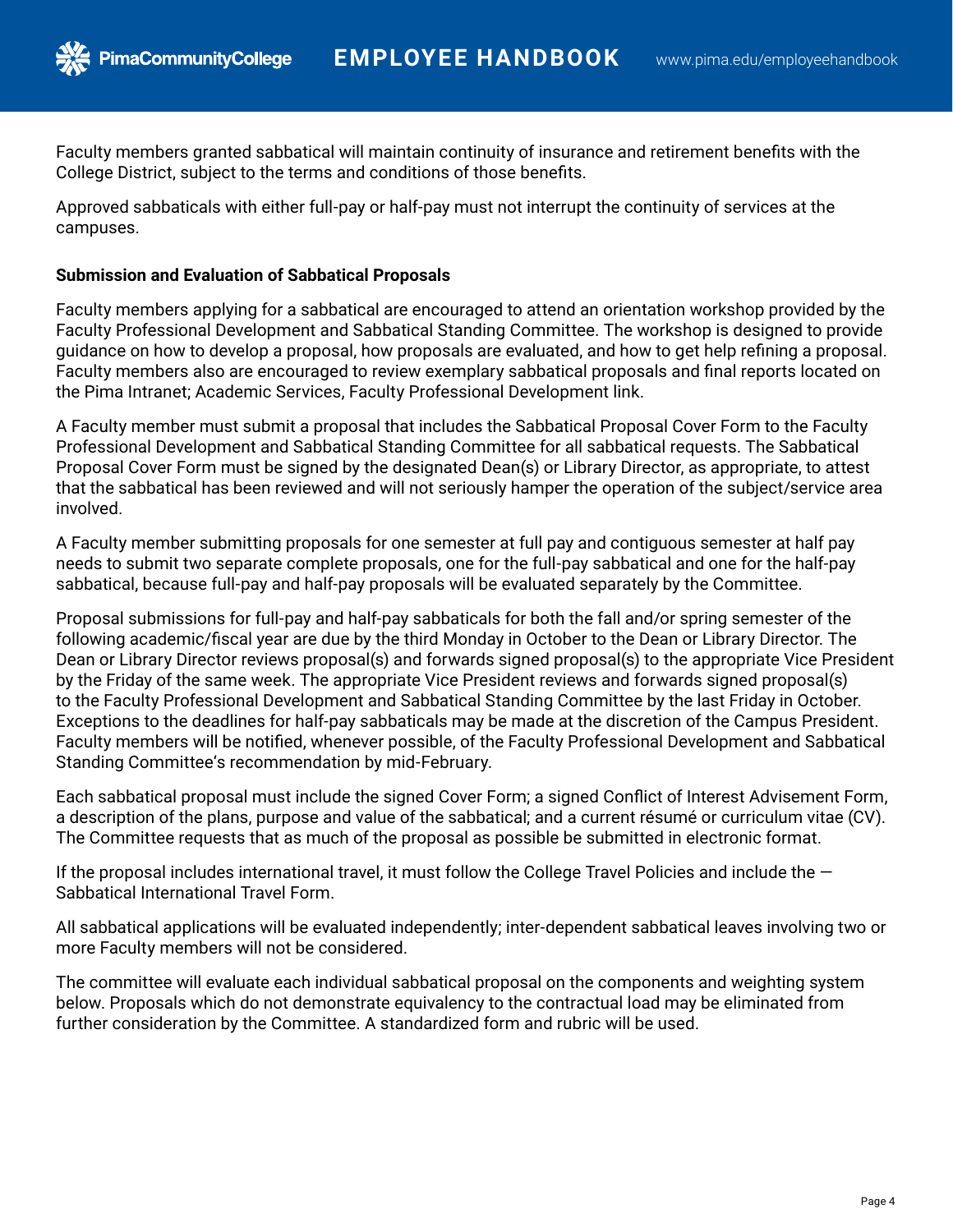| Weight | <b>Sabbatical Component</b>                                                                                                                                                                                                                |
|--------|--------------------------------------------------------------------------------------------------------------------------------------------------------------------------------------------------------------------------------------------|
| 45%    | Statement of overall purpose of the sabbatical including specific objectives<br>and detailed activities; these objectives and activities will be evaluated on their<br>measurability, feasibility, and equivalency to the contractual load |
| 40%    | Value of sabbatical to the Faculty member, students, and the College                                                                                                                                                                       |
| 15%    | Current résumé or CV that details the Faculty member's professional activities and<br>his/her service to students; his/her department, discipline and Campus; and to the<br>College and community                                          |

The Sabbatical Committee recommends up to 12 proposals to the Provost for approval.

## **Prior to and during the Sabbatical**

**PimaCommunityCollege** 

Successful sabbatical awardees are encouraged to meet with a committee member to discuss protocols to be met prior to or while on sabbatical and submission of the post-sabbatical report. Additional assistance may be obtained through the campus/division representative on the Faculty Professional Development and Sabbatical Standing Committee.

## **Changing Sabbatical Activities**

If the objectives and/or activities described in the approved sabbatical proposal change prior to or while on sabbatical, the Faculty member must notify the supervising Dean and the Faculty Professional Development and Sabbatical Standing Committee, in writing, of the intent to change and must request approval before implementing the change or as soon as circumstances necessitating the change become known.

When a request to change sabbatical objectives and/or activities is received, the Faculty Professional Development and Sabbatical Standing Committee Co-chair will notify the Faculty member, within 10 working days that the request will be considered at the next scheduled meeting with a decision or a deadline for making a decision. The requirement for notification does not apply during the months of May, June, July, and August because the Standing Committee does not meet during these months. The Faculty Professional Development and Sabbatical Standing Committee will notify the Faculty member, in writing, of the acceptance or denial of the change.

If circumstances beyond the control of the Faculty member prevent taking the sabbatical as planned, the sabbatical can be delayed until the following contract year. Delaying the sabbatical in this manner must be recommended by the Dean and approved by the Provost. A new sabbatical timeline must be submitted to the Committee and any changes in objectives and/or activities must be approved as described above. This delay will not negatively impact the number of full-pay sabbaticals available for the next contract year.

# **Completion of Sabbatical Report**

Upon return from sabbatical, the Faculty member must submit a written report that includes documentation that substantiates completion of the stated objectives and activities from the sabbatical proposal(s). The report is submitted to the Dean and the Faculty Professional Development and Sabbatical Standing Committee within 45 calendar days following the first accountable day of the following semester. Separate reports will be required for consecutive sabbaticals. The Committee asks that reports be submitted in electronic format to facilitate archival of completed reports. At the discretion of the College, reports may be placed on the College Intranet.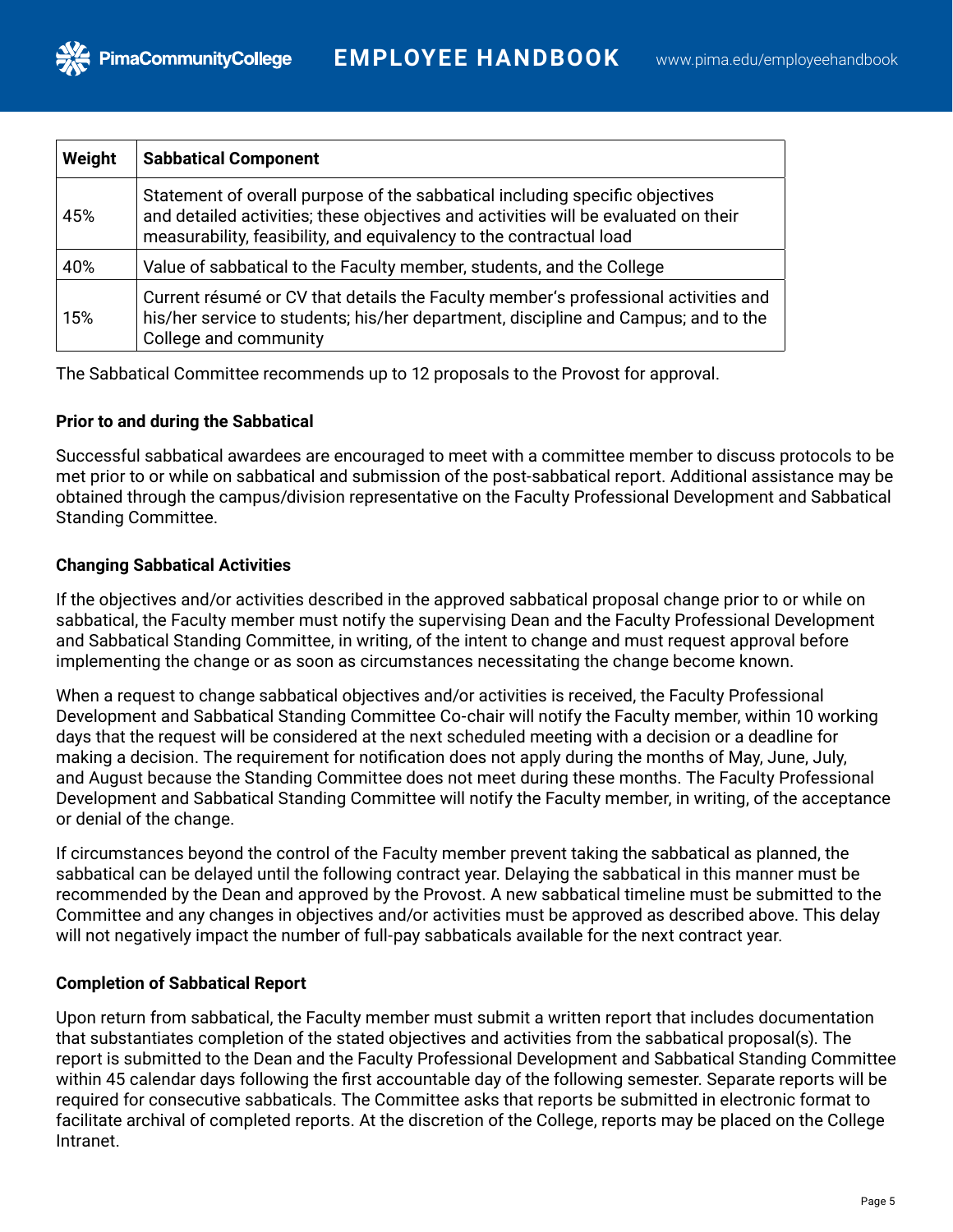A Sabbatical Report Documentation Form is to be used in submitting the report(s).

The Faculty Professional Development and Sabbatical Standing Committee will perform an initial review of each sabbatical report. If the report is approved, it will be submitted to the Dean or Library Director, as appropriate, with a copy to the Provost. If the report is incomplete, the Standing Committee will offer to assist the Faculty member to ensure that completion of all objectives and/or activities is clearly documented.

After review of the final report, including any additional documentation provided by the Faculty member, the Standing Committee will submit a written notification to the Dean or Library Director.

The Sabbatical Committee should send one summary report of all completed sabbaticals to the Provost for review.

A Faculty member who fails to satisfy or complete the objectives and activities of the leave, to complete the sabbatical report or to perform the post-semester(s) employment requirement, may be penalized. Penalties may include repayment of all or part of the payments he/she received from the College while on sabbatical or loss of the step granted for sabbatical activities or both. If a penalty is required, the Provost will make the final determination.

## **After the Sabbatical**

Upon return from a sabbatical, the Faculty member will be reinstated to his or her former or comparable position within the College, unless otherwise agreed upon by the Faculty member and the College.

Upon return from sabbatical, the academic-year Faculty member will be required to complete one semester of full-time service to the College for each semester of sabbatical. The fiscal-year Faculty member will be required to complete six months of full-time service for each six months of sabbatical.

Faculty members are responsible for sharing their results with an appropriate audience within the College community, the Board of Governors, and/or the public. At the College's discretion, the sabbatical report may be posted on the Pima Intranet. The results of the Faculty members' sabbaticals may be presented through activities co-sponsored and supported by the College, such as:

• Presentation to colleagues

**PimaCommunityCollege** 

- @PimaNews article and/or announcements
- Campus brown bag session
- Public forum presentations
- Presentation at a Board of Governors meeting

### **Sabbatical Appeals**

If a Faculty member's request for a sabbatical is denied, and if the Faculty member believes the denial resulted from a violation of the process described in this guidance, the Faculty member may request reconsideration by the Provost or his/her designee. If an error of process is determined to have occurred, an additional sabbatical may be approved.

### **Faculty Exchange Program**

A Faculty exchange assignment is a leave of absence from the College of not more than two consecutive semesters in which the Faculty member exchanges positions with a colleague at another post-secondary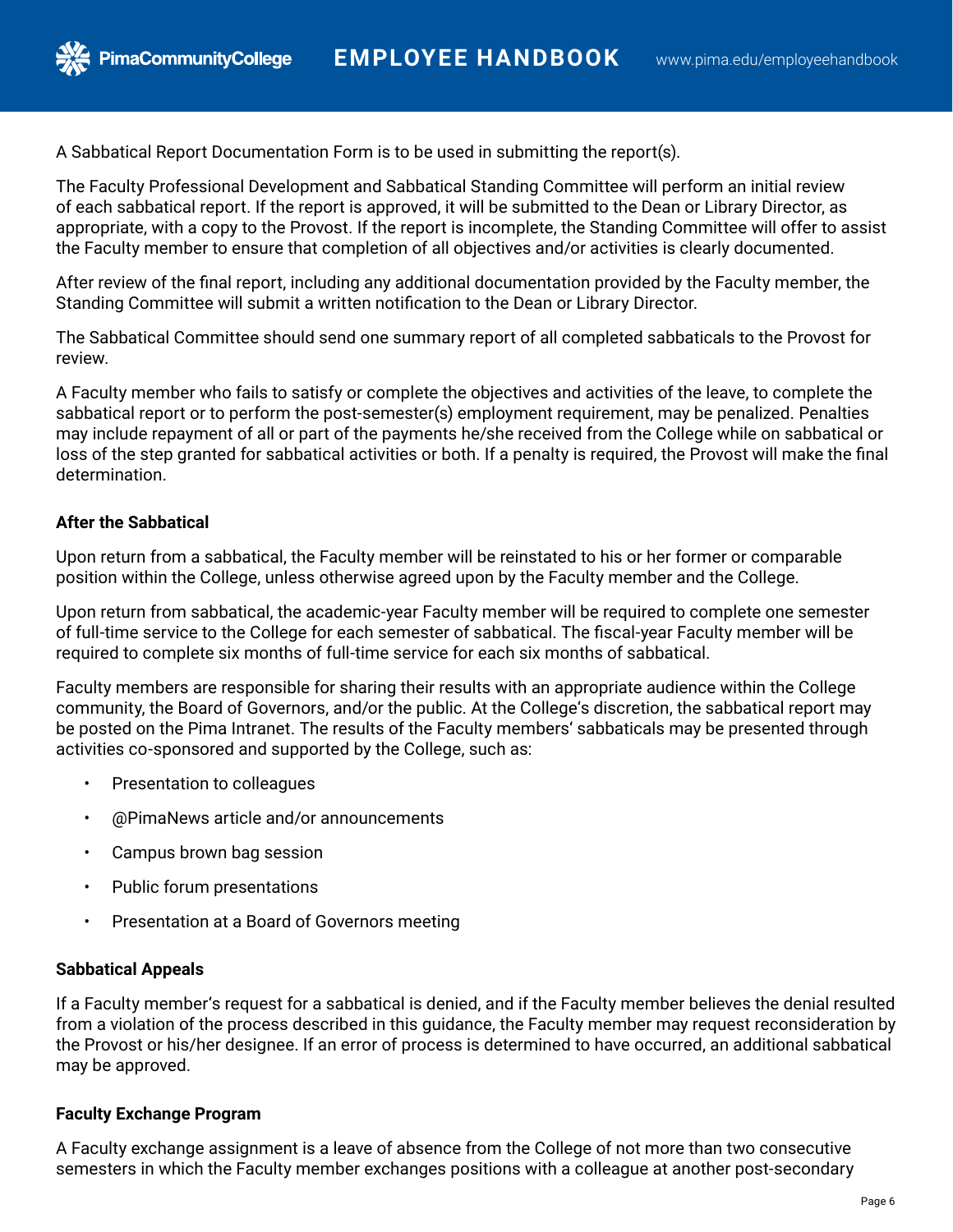

**PimaCommunityCollege** 

institution. The purpose of Faculty exchanges is to provide Faculty members with opportunities for professional growth while experiencing the environment of another institution, and to allow the College to benefit from having Faculty from other institutions serve with the College. This Faculty Exchange Program applies only when developed by the Faculty member.

Eligibility for a Faculty Exchange assignment is dependent upon:

- Completion of three or more years of full-time regular employment with the College as a Faculty member. After completing an exchange assignment, the Faculty member must complete three or more years of full-time service to the College before becoming eligible for another exchange assignment.
- Locating a Faculty member at another postsecondary institution who is willing and able to exchange assignments, meets the minimum qualifications of the teaching position that is being vacated, and receives the approval of the Provost.
- A formal application that includes the Faculty Exchange Cover Form must be submitted to the Faculty Professional Development and Sabbatical Standing Committee by April 10. The application must be signed by the appropriate supervisor and the Department Head signifying that such an exchange will not seriously hamper the operation of the subject/service area involved.
- The Faculty exchange assignment will be evaluated on the basis of merit by the Faculty Professional Development and Sabbatical Standing Committee. The committee will make final recommendations to the Provost. The Provost or designee will notify the Faculty member of his/her selection as soon as reasonable.
- Pima Community College Faculty on exchange assignments will be compensated by the College. The visiting Faculty member will be compensated by his/her home institution. The College will not assume any financial liability as a result of the Faculty exchange assignment other than the payment of the PCC Faculty member's normal compensation.
- Overload assignments, either at the College or at the exchange institution, do not come under the purview of this program.
- For the purpose of participation in other College professional development programs, PCC Faculty in the Faculty Exchange Program will be considered to be full-time.
- PCC Faculty will be reinstated in their former or comparable positions upon return from the exchange assignment. This Faculty exchange assignment shall be considered as time in-service at the College for salary and retirement purposes.

# **Professional Enrichment Recognition Award**

The Professional Enrichment Recognition Award is for innovative and outstanding Faculty activities that have positive impacts on students, the College and/or the community. The recognition is an award of \$500 and a certificate describing the activity. Two recognition awards will be available each year, funds permitting.

Faculty may self-nominate or be nominated by students, staff, colleagues, administrators or community members. Applications should be submitted to the Faculty Professional Development and Sabbatical Standing Committee by the first Friday of March. The application form is available on the College's Intranet under the Human Resources and Academic Services section. A description must be included of how the activities have positively affected students, the College and/or the community. Up to three letters of support from students, staff, Faculty, administrators and/or community members describing the activities or impact of the activities are encouraged. Awards will be presented at a Governing Board Meeting.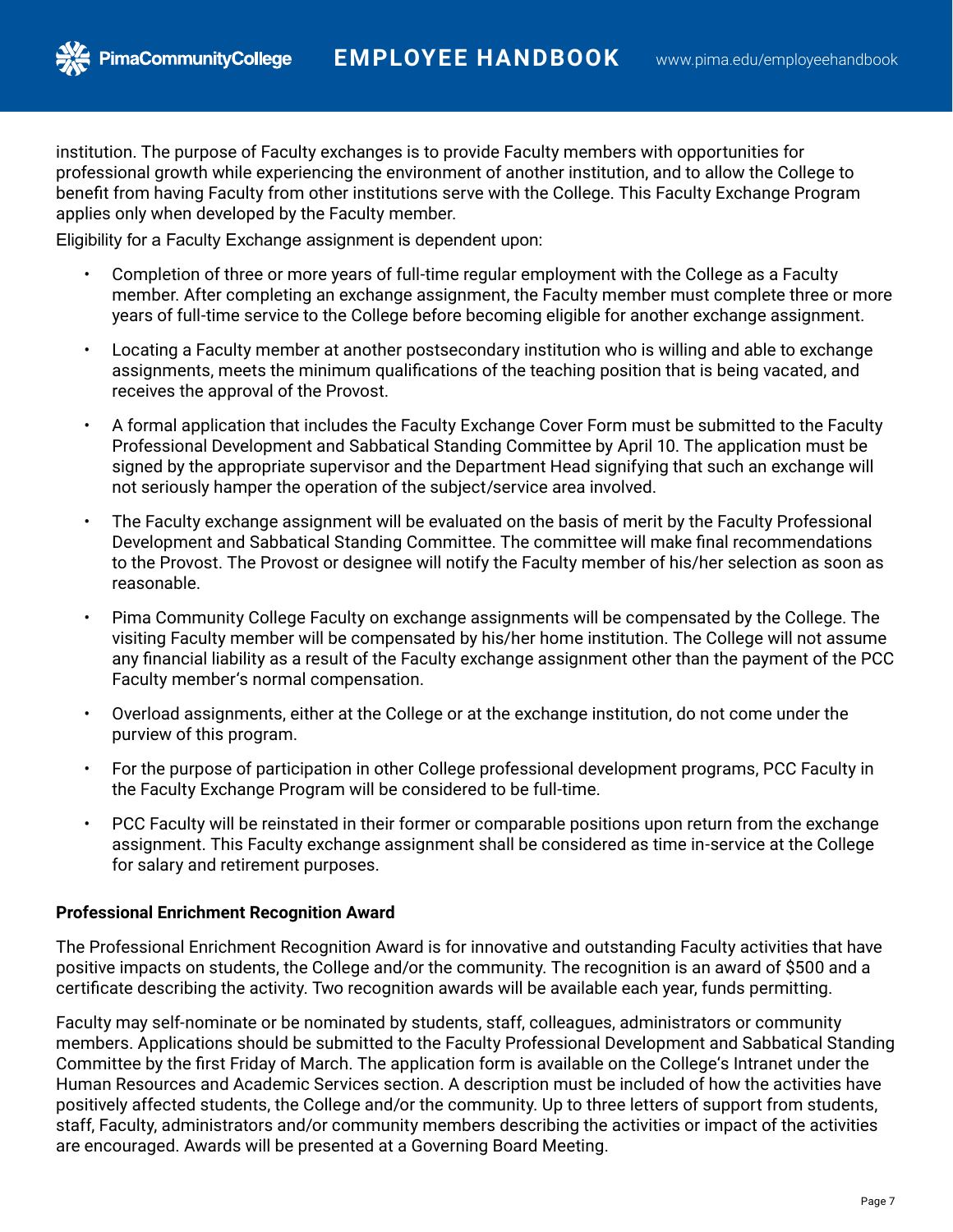### **Faculty Professional Enrichment Fund**

**PimaCommunityCollege** 

The College will provide Faculty members Professional Enrichment Funds for activities directly related to his/ her professional enrichment goals or professional improvement.

Faculty Professional Enrichment Funds shall be allocated annually in the amount of \$1,000 per year. These funds will be carried forward for four years, up to a maximum accrual of \$5,000. Faculty members requiring professional enrichment funds above their account balance may apply for additional support through the Faculty Enrichment Reserve Fund.

An individual Faculty member's professional enrichment fund balance which reaches \$5,000 must be expended during the fiscal year that the maximum is allocated. If not used, the amount of funds exceeding \$4,000 will be appropriated to the Faculty Enrichment Reserve Fund on June 30 of that fiscal year.

Expenditures for Faculty Professional Enrichment Funds are managed by the Faculty member in consultation with his/her supervising administrator. All activities and plans must be documented with sufficient information about goals and measurable outcomes so as to provide objective evaluation criteria. Authorization to expend the funds for professional enrichment or professional improvement may be secured through consultation with the Faculty member's supervising administrator.

Faculty Professional Enrichment Funds are to be used solely for expenses outlined in this policy. These funds may be used to cover expenses in the following areas:

- Coursework: The cost of tuition and application fees for credit or non-credit courses from a regionally accredited institution (excluding Pima Community College).
- Professional materials, memberships, training workshops/classes or certifications to maintain teaching/professional currency. The cost of books, trade journals, professional association memberships or certifications, electronic media, computer software, etc. All materials or items acquired remain the property of the College.
- Registration Fees and Travel Expenses: The cost of attendance or presentation at conferences, workshops, and/or seminars within or related to the Faculty member's field of instruction or service, subject to the provisions of the College travel policy.
- Professional Presentation or Public Performance: Reimbursement of actual expenses at a professional presentation or public performance within or related to the Faculty member's field of instruction or service.
- Funds may also be used for non-traditional, innovative professional development activities providing those activities provide professional enrichment related to the faculty member's discipline or teaching skills.
- General Exclusions and Limitations: Expenses associated with the following activities are not eligible for reimbursement:
	- ◊ club advising
	- ◊ committee work,
	- ◊ time spent reading for your profession
	- ◊ time spent in preparation for professional presentations or public performance
	- ◊ student tours for which the Faculty member is not compensable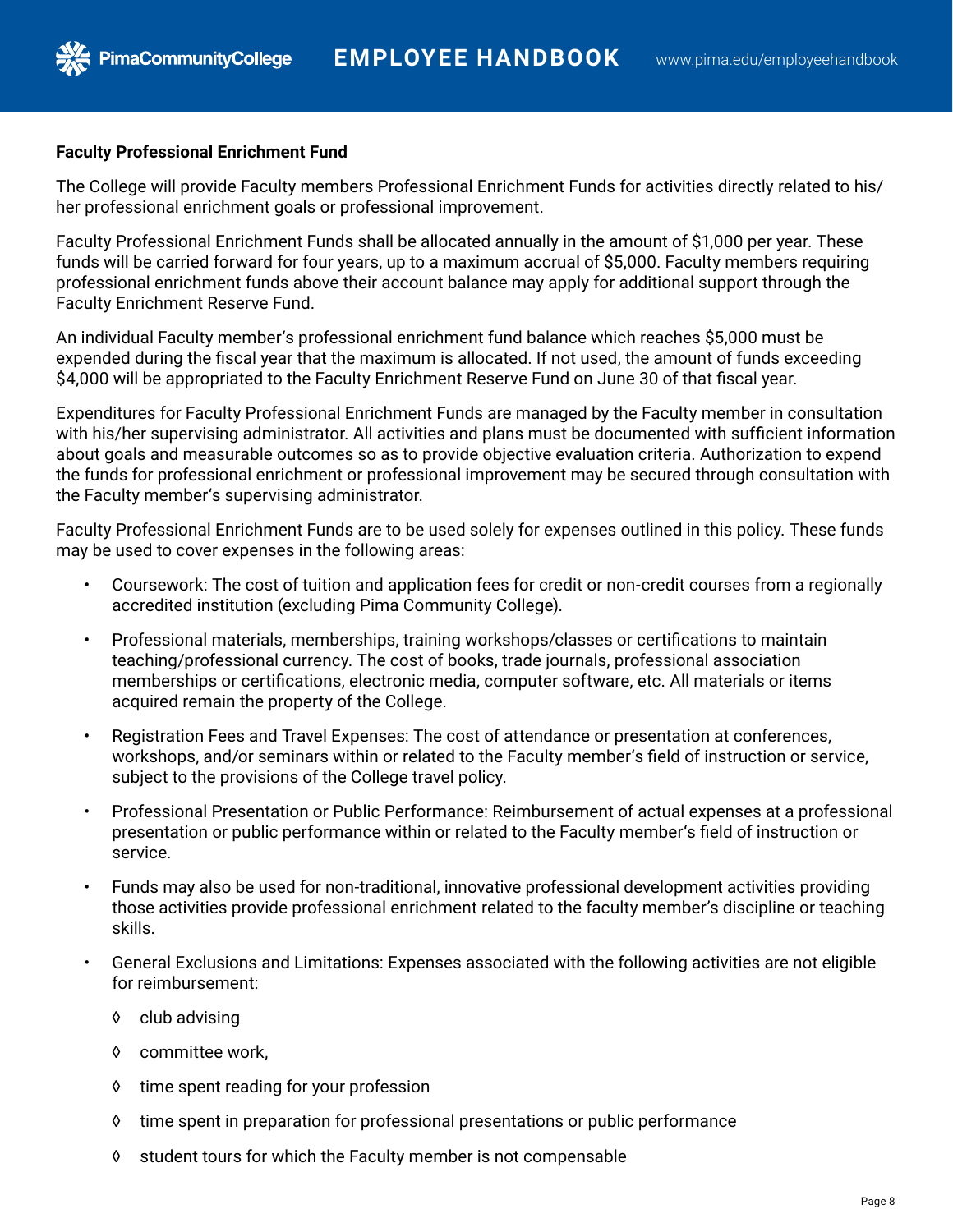◊ guest lecturing at the College

**PimaCommunityCollege** 

- ◊ performance of duties and responsibilities of the Faculty member's regular assignment or during the Faculty member's 40 hours of accountability.
- ◊ expenses related to equipment, such as office equipment, computers, and computer peripheral equipment are not eligible for reimbursement.

Fiscal Accountability: During the annual faculty evaluation, the Faculty member and Supervisor will identify complete and incomplete activities (if any). For any incomplete activities for which College funds were expended, the Supervisor will initiate repayment of funds.

Appeal Process: A Faculty member denied the use of his/her Professional Enrichment Funds will be informed of the decision and reason(s) in writing. The Faculty member may appeal the denial to the next level administrator, whose decision is final.

### **College-wide Faculty Enrichment Reserve Fund**

The Reserve Fund is funded through individual Faculty accounts that exceed their \$5000 accrual limit (see above) and are available for individual faculty professional development. The College may also allocate funds from the Reserve Fund to other professional development activities that enrich or improve the teaching, learning or complementary educational services environment across the College.

These funds are particularly appropriate for Faculty members who have expended their accounts Funds in individual Faculty accounts must be designated, encumbered, or expended before Reserve funds may be used. However, any Faculty member is encouraged to apply for these funds regardless of his or her individual professional enrichment account balance, especially for faculty-led initiatives and professional development activities on campuses.

### **College-wide Faculty Enrichment Limits**

Faculty may request up to an additional \$2,000 per year from the reserve fund for professional development. If no funds are requested in the prior year, faculty may request up to \$4,000 from the reserve fund.

In addition to the \$2,000 annual reserve funds, faculty may also request up to \$5,000 specific to tuition, with a lifetime cap of \$15,000.

### **Reserve Fund Management**

The Faculty Enrichment Reserve Fund will be managed by a Standing Committee consisting of Faculty members and the Provost or designee to ensure equitable use of the Reserve Funds among all Faculty applicants.

Representatives on the Committee will be elected by the full-time faculty at each campus and within each division. Elections will be conducted each Spring under the supervision of the appropriate administrator for each campus or division. Individuals elected will begin serving a two-year term on the Committee, commencing the following fall semester. Representatives are eligible to serve more than one term of office.

If a representative applies for Reserve funds during his/her term of office, the representative shall recuse himself/herself from the committee decision. If a representative must vacate the position temporarily for a period lasting a semester or less (e.g., accepts a temporary provisional appointment, goes on sabbatical or other leave, or is unable to attend Committee meetings for any other reason), the position may be filled in an acting capacity by any full-time Faculty member from the same campus. If a representative is unable to finish